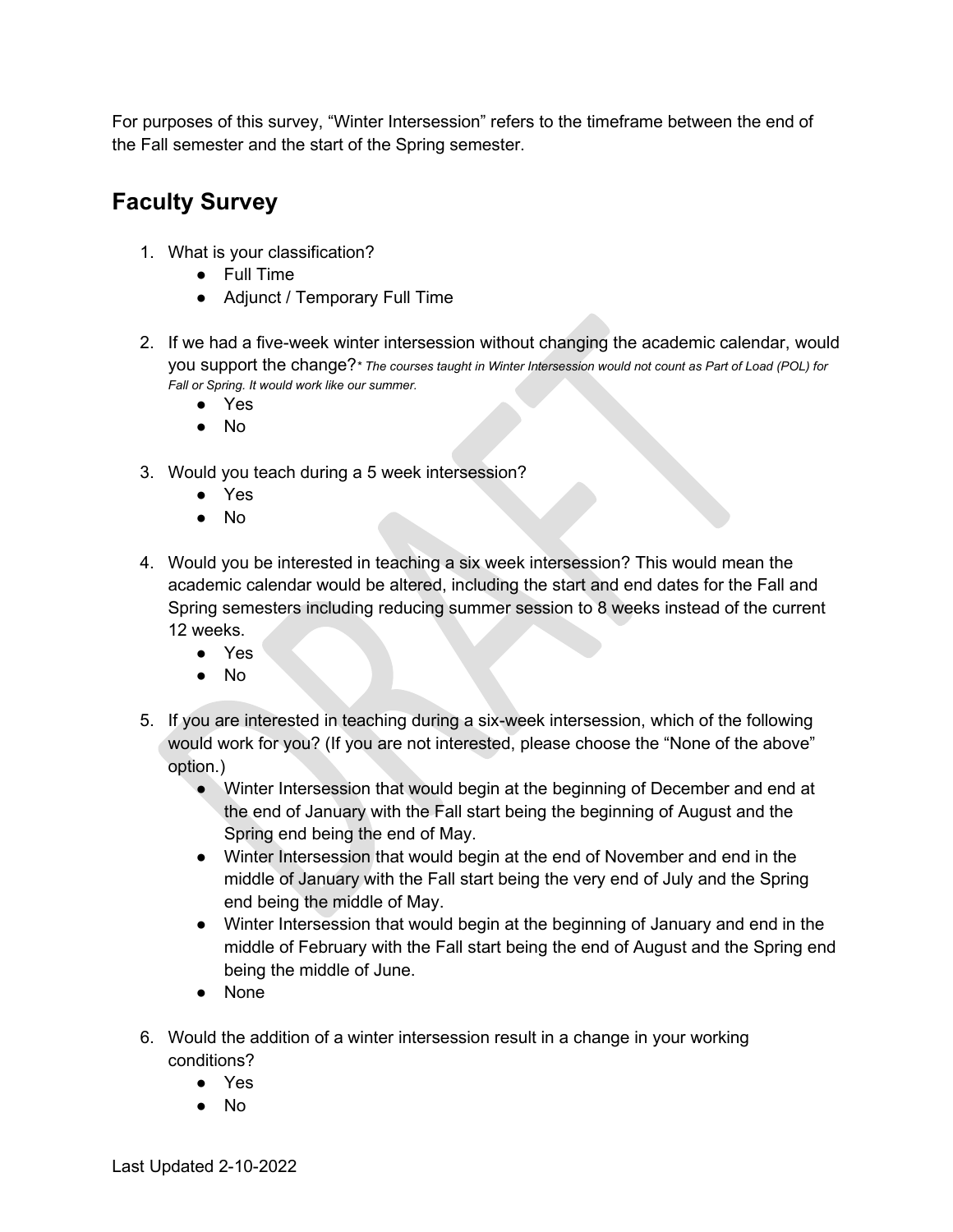Bakersfield College is currently considering the addition of a Winter Intersession. Your input in this decision is needed. For purposes of this survey, "Winter Intersession" refers to the timeframe between the end of the Fall semester and the start of the Spring semester.

## **Student Survey**

- 1. If we had a five-week winter intersession without changing the academic calendar, would you support the change?
	- Yes
	- No
- 2. If BC offers a five-week winter intersession without changing the calendar would you be supportive of the change?
	- Yes
	- No
- 3. Would you be interested in taking a class during a six-week winter intersession? This would mean the altering of the start and end dates for the Fall and Spring semesters, including reducing summer session to 8 weeks instead of the current 12 weeks.
	- Yes
	- No
- 4. If you are interested in taking a six-week intersession class, which of these would work for you?
	- Winter Intersession that would begin at the beginning of December and end at the end of January with the Fall start being the beginning of August and the Spring end being the end of May.
	- Winter Intersession that would begin at the end of November and end in the middle of January with the Fall start being the very end of July and the Spring end being the middle of May.
	- Winter Intersession that would begin at the beginning of January and end in the middle of February with the Fall start being the end of August and the Spring end being the middle of June.
	- None
- 5. Would the addition of a inter intersession impact your living conditions?
	- Yes
	- No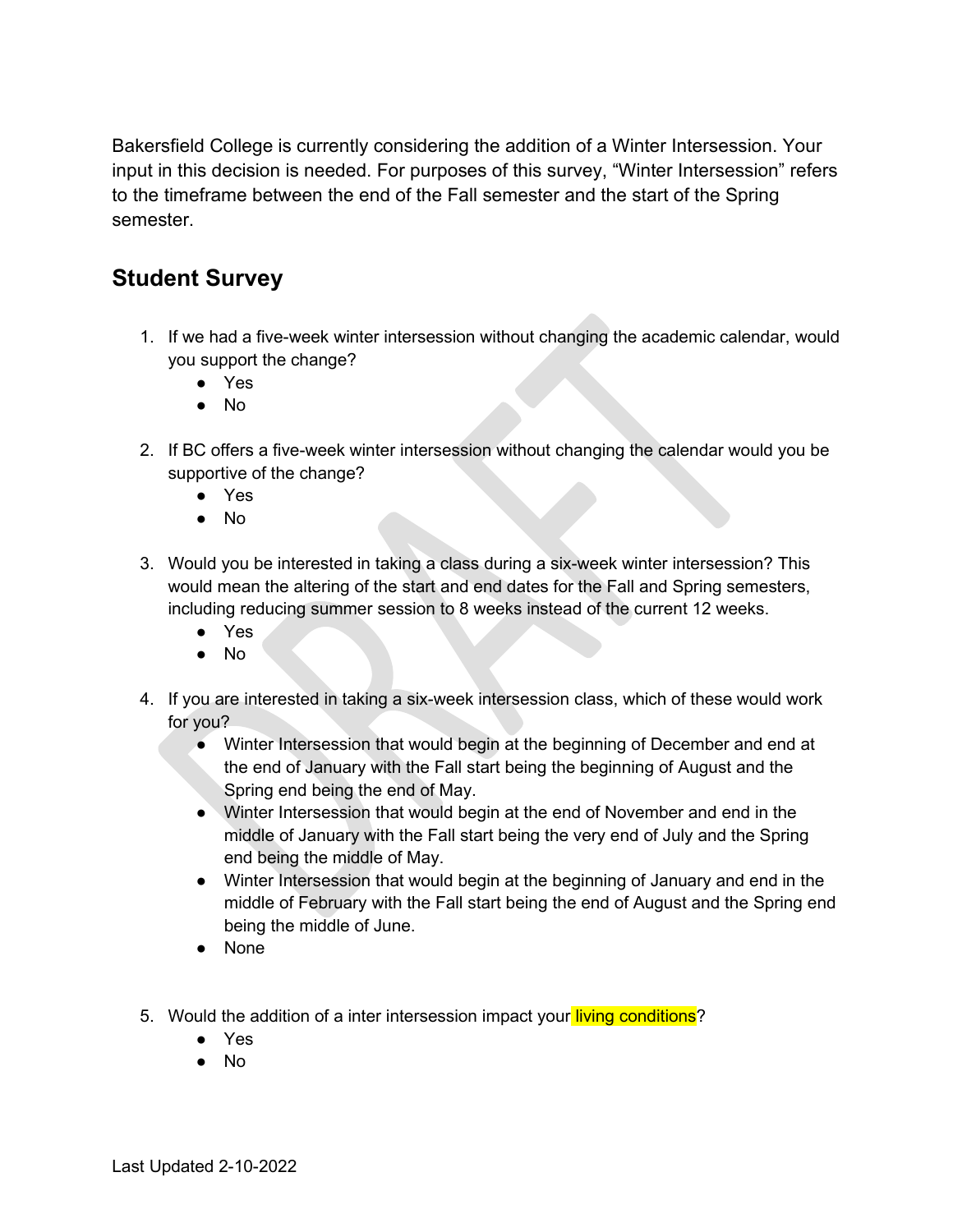For purposes of this survey, "Winter Intersession" refers to the timeframe between the end of the Fall semester and the start of the Spring semester.

## **Classified Survey**

- 1. If we had a 5 week winter intersession without changing the calendar would you be supportive of the change?
	- Yes
	- No
- 2. Would you be willing to work during a five-week intersession?
	- Yes
	- No
- 3. Would you be supportive of a six-week intersession? This would mean the academic calendar would be altered, starting with when the semesters begin and end.
	- Yes
	- No
- 4. Would you be willing to work during a six-week intersession? This would mean the altering of the start and end dates for the Fall and Spring semesters, including reducing summer session to 8 weeks instead of the current 12 weeks..
	- Yes
	- No
- 5. If you are interested in working during a six-week intersession, which of these would work for you?
	- Winter Intersession that would begin at the beginning of December and end at the end of January with the Fall start being the beginning of August and the Spring end being the end of May.
	- Winter Intersession that would begin at the end of November and end in the middle of January with the Fall start being the very end of July and the Spring end being the middle of May.
	- Winter Intersession that would begin at the beginning of January and end in the middle of February with the Fall start being the end of August and the Spring end being the middle of June.
	- None
- 6. Would the addition of a winter intersession result in a change in your working conditions?
	- Yes
	- No